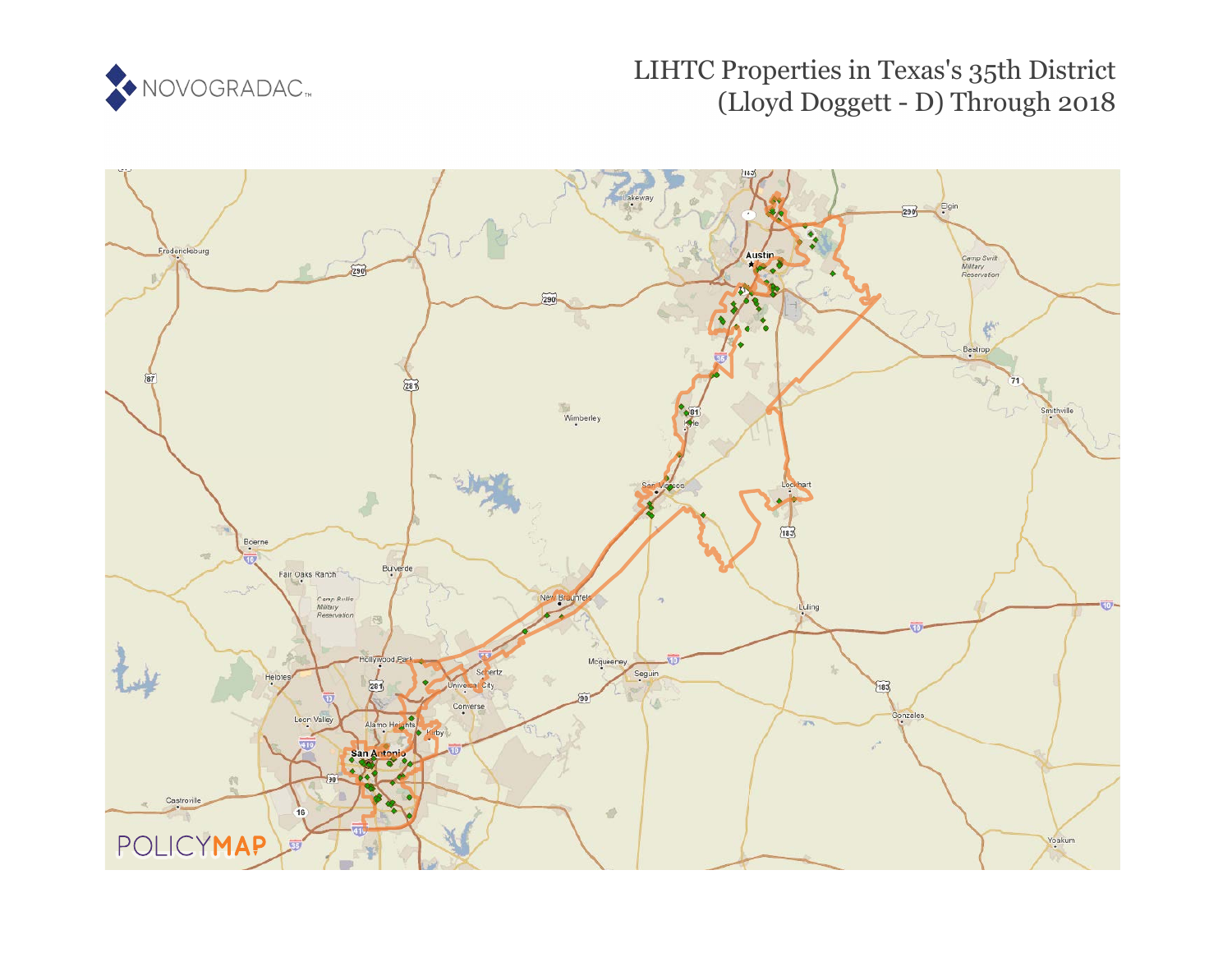| <b>Project Name</b>                        | <b>Address</b>                   | City               | <b>State</b>             | <b>Zip Code</b> | Nonprofit<br><b>Sponsor</b> | <b>Allocation</b><br>Year | <b>Annual</b><br><b>Allocated</b><br><b>Amount</b> | <b>Year Placed</b><br>in Service | <b>Construction Type</b> | <b>Total</b><br><b>Units</b> | Low<br><b>Income</b><br><b>Units</b> | <b>Rent</b> or<br>Income<br><b>Ceiling</b> | <b>Credit</b><br><b>Percentage</b> | Tax-<br><b>Exempt</b><br><b>Bond</b> | <b>HUD Multi-Family</b><br><b>Financing/Rental</b><br><b>Assistance</b> |
|--------------------------------------------|----------------------------------|--------------------|--------------------------|-----------------|-----------------------------|---------------------------|----------------------------------------------------|----------------------------------|--------------------------|------------------------------|--------------------------------------|--------------------------------------------|------------------------------------|--------------------------------------|-------------------------------------------------------------------------|
| <b>ARTISAN AT CREEKSIDE</b>                | 1901 S SAN MARCOS                | <b>SAN ANTONIO</b> | TX                       | 78207           | No                          | 2008                      | \$0\$                                              | 2009                             | Not Indicated            | 252                          | 252                                  |                                            | 60% AMGI Not Indicated No          |                                      |                                                                         |
| TUSCANY PARK AT BUDA                       | 5500 OVERPASS RD                 | <b>BUDA</b>        | TX                       | 78610           | No                          | 2007                      | \$0                                                | 2009                             | <b>New Construction</b>  | 176                          | 170                                  | 60% AMGI                                   | 70 % present<br>value              | No                                   |                                                                         |
| <b>ENCINO POINTE</b>                       | 1800 POST RD                     | <b>SAN MARCOS</b>  | TX                       | 78666           | $\mathbf{N}\mathbf{o}$      | 2009                      | $\$0$                                              | 2010                             | <b>New Construction</b>  | 252                          | 252                                  | 60% AMGI                                   | $30\,\%$ present<br>value          | Yes                                  |                                                                         |
| OAK MANOR/OAK VILLAGE APTS 2330 AUSTIN HWY |                                  | <b>SAN ANTONIO</b> | TX                       | 78218           | Yes                         | 2010                      | $\boldsymbol{\mathsf{S}}\boldsymbol{\mathsf{0}}$   | 2010                             | Not Indicated            | 229                          | 137                                  |                                            | 60% AMGI Not Indicated No          |                                      |                                                                         |
| <b>SUTTON OAKS</b>                         | 2818 N INTERSTATE 35 SAN ANTONIO |                    | TX                       | 78208           | No                          | 2009                      | \$0                                                | 2010                             | Not Indicated            | 194                          | 186                                  |                                            | 60% AMGI Not Indicated No          |                                      |                                                                         |
| <b>SUTTON HOMES</b>                        | 909 RUNNELS AVE                  | <b>SAN ANTONIO</b> | TX                       |                 | No                          | 2009                      | $\$0$                                              | 2010                             | Not Indicated            | 194                          | 194                                  |                                            | 60% AMGI Not Indicated No          |                                      |                                                                         |
| SIERRA VISTA                               | 4320 S CONGRESS AVE AUSTIN       |                    | TX                       | 78745           | $\mathbf{N}\mathbf{o}$      | 2010                      | \$0\$                                              | 2011                             | Not Indicated            | 238                          | 238                                  |                                            | 60% AMGI Not Indicated No          |                                      |                                                                         |
| <b>CEVALLOS LOFTS</b>                      | 301 E CEVALLOS                   | <b>SAN ANTONIO</b> | TX                       | 78204           | No                          | 2009                      | SO                                                 | 2011                             | Not Indicated            | 252                          | 63                                   |                                            | 60% AMGI Not Indicated No          |                                      |                                                                         |
| TERRACE AT HAVEN FOR HOPE 703 N SAN MARCOS |                                  | <b>SAN ANTONIO</b> | TX                       | 78207           | No                          | 2011                      | \$0\$                                              | 2012                             | Not Indicated            | 140                          | 140                                  |                                            | 60% AMGI Not Indicated No          |                                      |                                                                         |
| OVERLOOK AT PLUM CREEK                     | 4850 CROMWELL DR                 | <b>KYLE</b>        | TX                       | 78640           | No                          | 2011                      | S <sub>0</sub>                                     | 2013                             | Not Indicated            | 94                           | 94                                   |                                            | 60% AMGI Not Indicated No          |                                      |                                                                         |
| <b>HUNTINGTON</b>                          | 1255 FIRECRACKER                 | <b>BUDA</b>        | $\mathcal{T}\mathcal{X}$ | 78610           | No                          | 2012                      | \$127,400                                          | 2014                             | Not Indicated            | 120                          | 120                                  | $60\%$ AMGI                                | $70\,\%$ present<br>value          | $_{\rm No}$                          | $\rm No$                                                                |
| POINTE AT BEN WHITE                        | 7000 E BEN WHITE<br><b>BLVD</b>  | <b>AUSTIN</b>      | TX                       |                 | No                          | 2014                      | $\boldsymbol{\mathsf{S}}\boldsymbol{\mathsf{0}}$   | Insufficient<br>Data             | New Construction         | $\bf{0}$                     | $\bf{0}$                             |                                            | 60% AMGI Not Indicated No          |                                      |                                                                         |
| <b>VILLAGES OF BEN WHITE</b>               | 7016 E BEN WHITE<br><b>BLVD</b>  | <b>AUSTIN</b>      | TX                       |                 | No                          | 2014                      | \$0\$                                              | Insufficient<br>Data             | <b>New Construction</b>  | $\bf{0}$                     | $\bf{0}$                             |                                            | 60% AMGI Not Indicated No          |                                      |                                                                         |
| <b>WHEATLEY COURTS</b>                     | 906 N MITTMAN                    | <b>SAN ANTONIO</b> | TX                       | 78202           | No                          | 2014                      | S <sub>0</sub>                                     | Insufficient<br>Data             | New Construction         | $\bf{0}$                     | $\bf{0}$                             |                                            | 60% AMGI Not Indicated No          |                                      |                                                                         |
| ARTISAN AT WILLOW SPRINGS 535 GEMBLER RD   |                                  | <b>SAN ANTONIO</b> | TX                       | 78219           |                             | Insufficient<br>Data      | ${\bf S0}$                                         | Insufficient<br>Data             | Not Indicated            | 246                          | $\mathbf 0$                          |                                            | Not Indicated                      |                                      |                                                                         |

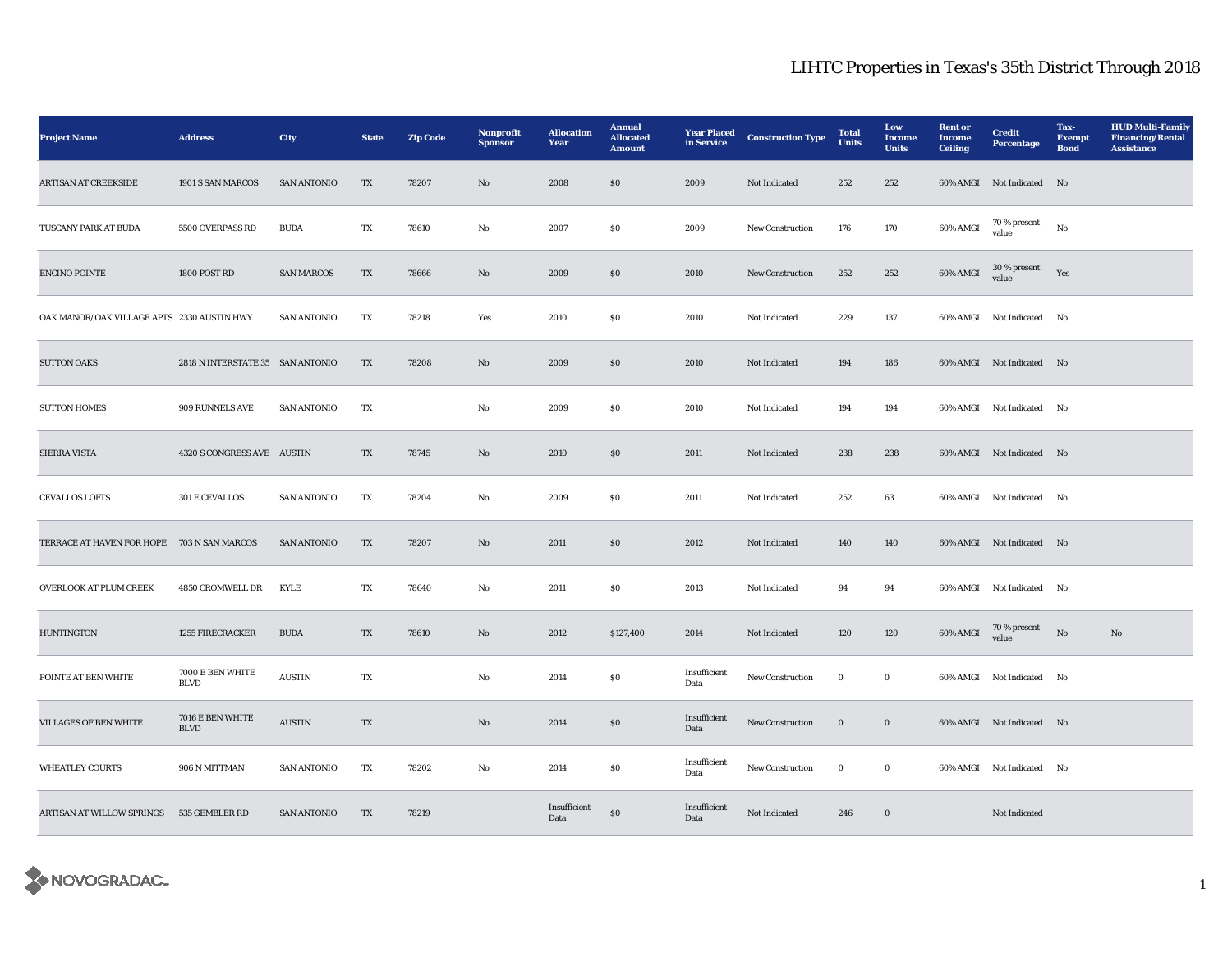| <b>Project Name</b>                              | <b>Address</b>                    | <b>City</b>        | <b>State</b> | <b>Zip Code</b> | Nonprofit<br><b>Sponsor</b> | <b>Allocation</b><br>Year | <b>Annual</b><br><b>Allocated</b><br><b>Amount</b> | <b>Year Placed</b><br>in Service | <b>Construction Type</b> | <b>Total</b><br><b>Units</b> | Low<br><b>Income</b><br><b>Units</b> | <b>Rent</b> or<br><b>Income</b><br><b>Ceiling</b> | <b>Credit</b><br><b>Percentage</b> | Tax-<br><b>Exempt</b><br><b>Bond</b> | <b>HUD Multi-Family</b><br><b>Financing/Rental</b><br><b>Assistance</b> |
|--------------------------------------------------|-----------------------------------|--------------------|--------------|-----------------|-----------------------------|---------------------------|----------------------------------------------------|----------------------------------|--------------------------|------------------------------|--------------------------------------|---------------------------------------------------|------------------------------------|--------------------------------------|-------------------------------------------------------------------------|
| PADDOCK AT NORWOOD                               | 1044 NORWOOD PARK<br><b>BLVD</b>  | <b>AUSTIN</b>      | TX           | 78753           | No                          | 2013                      | S <sub>0</sub>                                     | Insufficient<br>Data             | Not Indicated            | 228                          | 228                                  |                                                   | 60% AMGI Not Indicated No          |                                      |                                                                         |
| <b>BLUNN CREEK APTS</b>                          | 701 WOODWARD ST                   | <b>AUSTIN</b>      | TX           | 78704           |                             | Insufficient<br>Data      | $\$0$                                              | Insufficient<br>Data             | Not Indicated            | 278                          | $\bf{0}$                             |                                                   | Not Indicated                      |                                      |                                                                         |
| <b>FAIRWAY VILLAGE</b>                           | 6118 FAIRWAY ST                   | <b>AUSTIN</b>      | TX           | 78741           |                             | Insufficient<br>Data      | ${\bf S0}$                                         | Insufficient<br>Data             | Not Indicated            | 128                          | $\bf{0}$                             |                                                   | Not Indicated                      |                                      |                                                                         |
| <b>GROVE PLACE APTS (SEE</b><br><b>COMMENTS)</b> | 1881 GROVE BLVD                   | <b>AUSTIN</b>      | TX           | 78741           |                             | Insufficient<br>Data      | ${\bf S0}$                                         | Insufficient<br>Data             | Not Indicated            | 146                          | $\mathbf 0$                          |                                                   | Not Indicated                      |                                      |                                                                         |
| <b>HEMISVIEW VILLAGE</b>                         | 401 SANTOS ST                     | <b>SAN ANTONIO</b> | TX           | 78210           |                             | Insufficient<br>Data      | $\$0$                                              | Insufficient<br>Data             | Not Indicated            | 61                           | $\bf{0}$                             |                                                   | Not Indicated                      |                                      |                                                                         |
| <b>LA VISTA RETIREMENT</b><br><b>COMMUNITY</b>   | 1615 REDWOOD RD                   | <b>SAN MARCOS</b>  | TX           | 78666           |                             | Insufficient<br>Data      | $\$0$                                              | Insufficient<br>Data             | Not Indicated            | 150                          | $\mathbf 0$                          |                                                   | Not Indicated                      |                                      |                                                                         |
| <b>MALIBU APTS</b>                               | 8600 N LAMAR BLVD                 | <b>AUSTIN</b>      | TX           | 78753           | No                          | 2009                      | S <sub>0</sub>                                     | Insufficient<br>Data             | Not Indicated            | 476                          | 476                                  |                                                   | 60% AMGI Not Indicated No          |                                      |                                                                         |
| <b>MARTINDALE APTS</b>                           | 12943 HWY 142                     | <b>MARTINDALE</b>  | TX           | 78655           |                             | Insufficient<br>Data      | $\$0$                                              | Insufficient<br>Data             | Not Indicated            | 24                           | $\boldsymbol{0}$                     |                                                   | Not Indicated                      |                                      |                                                                         |
| MISSION DEL RIO HOMES                            | 927 VFW BLVD                      | <b>SAN ANTONIO</b> | TX           | 78223           |                             | Insufficient<br>Data      | ${\bf S0}$                                         | Insufficient<br>Data             | Not Indicated            | 179                          | $\mathbf 0$                          |                                                   | Not Indicated                      |                                      |                                                                         |
| <b>PARADISE OAKS APTS</b>                        | <b>1500 FARO DR</b>               | <b>AUSTIN</b>      | TX           | 78741           |                             | Insufficient<br>Data      | S <sub>0</sub>                                     | Insufficient<br>Data             | Not Indicated            | 248                          | $\bf{0}$                             |                                                   | Not Indicated                      |                                      |                                                                         |
| <b>SPRINGFIELD VILLAS</b>                        | 1300 PANCHO ST                    | <b>LOCKHART</b>    | TX           | 78644           | No                          | 1997                      | S <sub>0</sub>                                     | 1999                             | <b>New Construction</b>  | $32\,$                       | $32\,$                               |                                                   | 70 % present<br>value              | $_{\rm No}$                          |                                                                         |
| TRAILS AT THE PARK                               | 815 W SLAUGHTER LN AUSTIN         |                    | TX           | 78748           | Yes                         | 1998                      | $\boldsymbol{\mathsf{S}}\boldsymbol{\mathsf{0}}$   | 1999                             | <b>New Construction</b>  | 200                          | 148                                  |                                                   | 70 % present<br>value              | $\rm No$                             |                                                                         |
| <b>ASHBURY PLACE APTS</b>                        | $1350$ WONDER WORLD<br>${\rm DR}$ | <b>SAN MARCOS</b>  | TX           | 78666           |                             | 1998                      | $\boldsymbol{\mathsf{S}}\boldsymbol{\mathsf{0}}$   | 2000                             | New Construction         | 64                           | 64                                   |                                                   | 70 % present<br>value              | No                                   |                                                                         |
| <b>SUMMERCITY TOWNHOMES</b>                      | 4141 E IH 10                      | <b>SAN ANTONIO</b> | TX           | 78219           |                             | 1998                      | S <sub>0</sub>                                     | 2000                             | New Construction         | 200                          | 150                                  |                                                   | 70 % present<br>value              | No                                   |                                                                         |
| <b>CHAMPIONS CROSSINGS</b>                       | 345 CHAMPION BLVD                 | <b>SAN MARCOS</b>  | TX           | 78666           | No                          | 2000                      | \$0\$                                              | 2001                             | <b>New Construction</b>  | 156                          | 156                                  |                                                   | 30 % present<br>value              | Yes                                  |                                                                         |

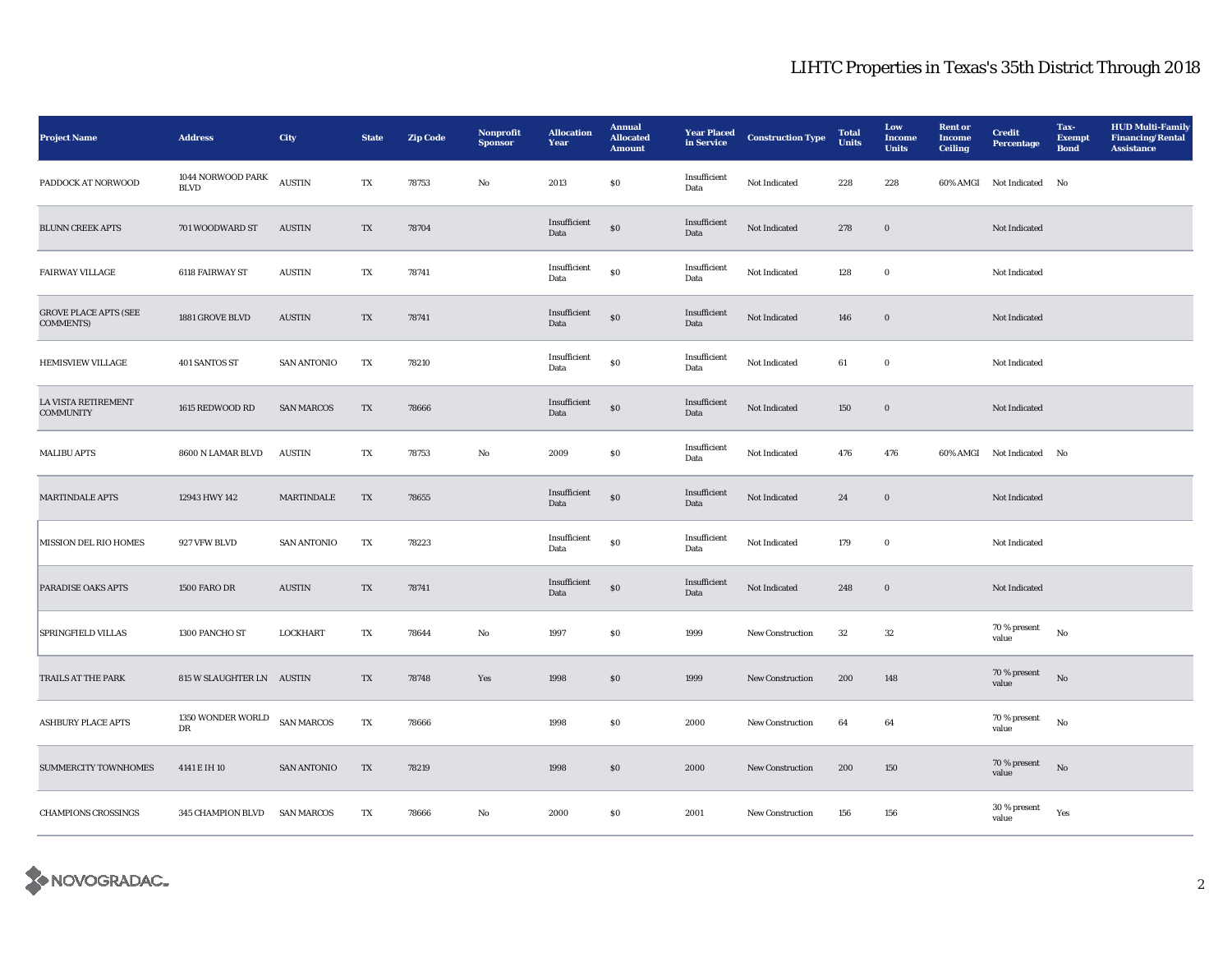| <b>Project Name</b>                    | <b>Address</b>                          | City               | <b>State</b> | <b>Zip Code</b> | Nonprofit<br><b>Sponsor</b> | <b>Allocation</b><br>Year | <b>Annual</b><br><b>Allocated</b><br><b>Amount</b> | <b>Year Placed</b><br>in Service | <b>Construction Type</b>  | <b>Total</b><br><b>Units</b> | Low<br>Income<br><b>Units</b> | <b>Rent</b> or<br><b>Income</b><br><b>Ceiling</b> | <b>Credit</b><br><b>Percentage</b> | Tax-<br><b>Exempt</b><br><b>Bond</b> | <b>HUD Multi-Family</b><br><b>Financing/Rental</b><br><b>Assistance</b> |
|----------------------------------------|-----------------------------------------|--------------------|--------------|-----------------|-----------------------------|---------------------------|----------------------------------------------------|----------------------------------|---------------------------|------------------------------|-------------------------------|---------------------------------------------------|------------------------------------|--------------------------------------|-------------------------------------------------------------------------|
| <b>COSTA DORADA</b>                    | 3007 SE MILITARY DR SAN ANTONIO         |                    | TX           | 78223           |                             | 2000                      | $\$0$                                              | 2002                             | Not Indicated             | 248                          | 186                           |                                                   | Not Indicated                      |                                      |                                                                         |
| <b>VILLAS AT WILLOW SPRINGS</b>        | 1502 S INTERSTATE 35 SAN MARCOS         |                    | TX           | 78666           |                             | 2001                      | $\$0$                                              | 2002                             | Not Indicated             | 220                          | 135                           |                                                   | Not Indicated                      |                                      |                                                                         |
| <b>VILLAS OF CORDOBA</b>               | 5901 E STASSNEY LN                      | <b>AUSTIN</b>      | TX           | 78744           |                             | 2000                      | \$0                                                | 2002                             | Not Indicated             | 156                          | 93                            |                                                   | Not Indicated                      |                                      |                                                                         |
| <b>CIRCLE S APTS</b>                   | 7201 S CONGRESS AVE AUSTIN              |                    | TX           | 78745           | No                          | 2001                      | S <sub>0</sub>                                     | 2003                             | New Construction          | 200                          | 200                           |                                                   | 30 % present<br>value              | Yes                                  |                                                                         |
| <b>KING FISHER CREEK</b>               | 4601 E ST ELMO RD                       | <b>AUSTIN</b>      | TX           | 78744           | No                          | 2003                      | \$0\$                                              | 2003                             | <b>New Construction</b>   | 35                           | 35                            |                                                   | 70 % present<br>value              | $\rm No$                             |                                                                         |
| LEGACY ON O'CONNOR ROAD                | 13842 OCONNOR RD                        | <b>SAN ANTONIO</b> | TX           | 78233           | No                          | 2001                      | SO.                                                | 2003                             | <b>New Construction</b>   | 150                          | 113                           |                                                   | 70 % present<br>value              | No                                   |                                                                         |
| SADDLEBROOK APTS                       | <b>4032 E SOUTHCROSS</b><br><b>BLVD</b> | <b>SAN ANTONIO</b> | TX           | 78222           | No                          | 2012                      | \$60,261                                           | 2003                             | New Construction          | 64                           | 64                            | 60% AMGI                                          | 70 % present<br>value              | $_{\rm No}$                          | $\mathbf{N}\mathbf{o}$                                                  |
| TOWN VISTA APTS                        | 2201 MONTOPOLIS DR AUSTIN               |                    | TX           | 78741           | No                          | 2002                      | S <sub>0</sub>                                     | 2003                             | New Construction          | 280                          | 280                           |                                                   | 30 % present<br>value              | Yes                                  |                                                                         |
| WOODWAY VILLAGE APTS                   | 4600 NUCKOLS<br>CROSSING RD             | <b>AUSTIN</b>      | TX           | 78744           | $\rm No$                    | 2002                      | $\boldsymbol{\mathsf{S}}\boldsymbol{\mathsf{0}}$   | 2003                             | New Construction          | 160                          | 160                           |                                                   | 30 % present<br>value              | Yes                                  |                                                                         |
| <b>EAGLES LANDING APTS</b>             | 8000 DECKER LN                          | <b>AUSTIN</b>      | TX           | 78724           | No                          | 2002                      | S <sub>0</sub>                                     | 2004                             | New Construction          | 240                          | 240                           |                                                   | 30 % present<br>value              | Yes                                  |                                                                         |
| REFUGIO PLACE APTS                     | 300 LABOR ST                            | <b>SAN ANTONIO</b> | TX           | 78210           | No                          | 2002                      | S <sub>0</sub>                                     | 2004                             | Acquisition and Rehab 210 |                              | 105                           |                                                   | 70 % present<br>value              | $\rm No$                             |                                                                         |
| ROSEMONT AT WILLIAMSON<br><b>CREEK</b> | 4509 E ST ELMO RD                       | <b>AUSTIN</b>      | TX           | 78744           | No                          | 2002                      | $\boldsymbol{\mathsf{S}}\boldsymbol{\mathsf{0}}$   | 2004                             | Acquisition and Rehab 163 |                              | 130                           |                                                   | 70 % present<br>value              | No                                   |                                                                         |
| <b>SA UNION PARK</b>                   | <b>4622 S HACKBERRY</b>                 | <b>SAN ANTONIO</b> | TX           | 78223           | No                          | 2002                      | \$0\$                                              | 2004                             | Acquisition and Rehab 100 |                              | 100                           |                                                   | 70 % present<br>value              | No                                   |                                                                         |
| <b>SADDLECREEK APTS</b>                | 21393 IH 35                             | <b>KYLE</b>        | TX           | 78640           | No                          | 2002                      | <b>SO</b>                                          | 2004                             | Acquisition and Rehab 104 |                              | 80                            |                                                   | 70 % present<br>value              | $\rm No$                             |                                                                         |
| <b>WOODWAY SQUARE APTS</b>             | 1700 TERI RD                            | <b>AUSTIN</b>      | TX           | 78744           | No                          | 2002                      | \$0\$                                              | 2004                             | <b>New Construction</b>   | 240                          | 240                           |                                                   | $30\,\%$ present<br>value          | Yes                                  |                                                                         |

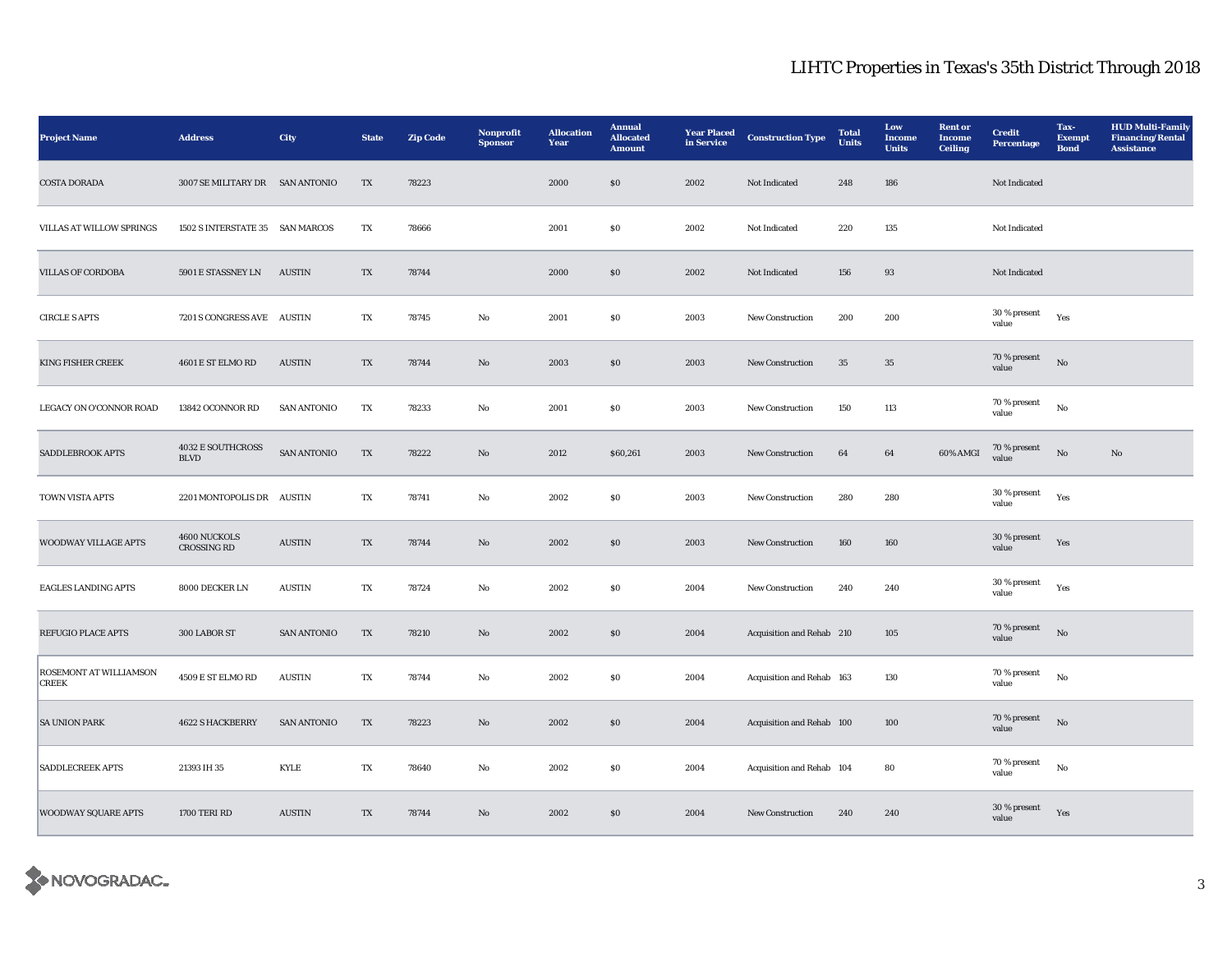| <b>Project Name</b>                                 | <b>Address</b>                            | City               | <b>State</b>            | <b>Zip Code</b> | Nonprofit<br><b>Sponsor</b> | <b>Allocation</b><br>Year | <b>Annual</b><br><b>Allocated</b><br><b>Amount</b> | <b>Year Placed</b><br>in Service | <b>Construction Type</b>  | <b>Total</b><br>Units | Low<br>Income<br><b>Units</b> | <b>Rent</b> or<br><b>Income</b><br><b>Ceiling</b> | <b>Credit</b><br>Percentage | Tax-<br><b>Exempt</b><br><b>Bond</b> | <b>HUD Multi-Family</b><br><b>Financing/Rental</b><br><b>Assistance</b> |
|-----------------------------------------------------|-------------------------------------------|--------------------|-------------------------|-----------------|-----------------------------|---------------------------|----------------------------------------------------|----------------------------------|---------------------------|-----------------------|-------------------------------|---------------------------------------------------|-----------------------------|--------------------------------------|-------------------------------------------------------------------------|
| <b>WHITEFIELD PLACE APTS</b>                        | 4622 CLARK AVE                            | <b>SAN ANTONIO</b> | TX                      | 78223           | No                          | 2004                      | S <sub>0</sub>                                     | 2005                             | Acquisition and Rehab 80  |                       | 48                            |                                                   | 70 % present<br>value       | $_{\rm No}$                          |                                                                         |
| <b>VILLAS ON SIXTH</b>                              | 1900 E SIXTH ST                           | <b>AUSTIN</b>      | $\mathbf{T} \mathbf{X}$ | 78702           |                             | 2004                      | \$1,072,039                                        | 2006                             | New Construction          | 160                   | 136                           | 60% AMGI                                          | 70 % present<br>value       |                                      |                                                                         |
| PALACIO DEL SOL                                     | 400 N FRIO ST                             | <b>SAN ANTONIO</b> | TX                      | 78207           | Yes                         | 2004                      | \$1,096,828                                        | 2006                             | <b>New Construction</b>   | 200                   | 200                           | 60% AMGI                                          | 70 % present<br>value       |                                      |                                                                         |
| <b>SETON HOME CENTER</b>                            | 1115 MISSION RD                           | <b>SAN ANTONIO</b> | TX                      | 78210           | Yes                         | 2004                      | \$368,360                                          | 2006                             | <b>New Construction</b>   | 24                    | 24                            | 60% AMGI                                          | 70 % present<br>value       |                                      |                                                                         |
| ROSEMONT AT HIGHLAND PARK 1303 RIGSBY AVE           |                                           | <b>SAN ANTONIO</b> | TX                      | 78210           |                             | 2005                      | \$955,191                                          | 2006                             | New Construction          | 252                   | 252                           | 60% AMGI                                          | 30 % present<br>value       |                                      |                                                                         |
| PRIMROSE AT MISSION HILLS                           | <b>6639 S NEW</b><br><b>BRAUNFELS AVE</b> | <b>SAN ANTONIO</b> | TX                      | 78223           |                             | 2005                      | \$1,049,358                                        | 2006                             | <b>New Construction</b>   | 252                   | 252                           | 60% AMGI                                          | 30 % present<br>value       |                                      |                                                                         |
| <b>CITYVIEW AT THE PARK</b>                         | 2000 WOODWARD ST                          | <b>AUSTIN</b>      | TX                      | 78741           | Yes                         | 2005                      | \$669,940                                          | 2007                             | New Construction          | 70                    | 68                            | 60% AMGI                                          | $70\,\%$ present<br>value   | $_{\rm No}$                          |                                                                         |
| <b>COSTA ALMADENA</b>                               | <b>6222 S NEW</b><br><b>BRAUNFELS AVE</b> | SAN ANTONIO        | TX                      | 78223           | Yes                         | 2006                      | \$734,966                                          | 2007                             | New Construction          | 176                   | 174                           | 60% AMGI                                          | 30 % present<br>value       | Yes                                  |                                                                         |
| <b>SAN JOSE APTS</b>                                | 2914 ROOSEVELT AVE SAN ANTONIO            |                    | TX                      | 78214           | No                          | 2006                      | \$1,242,595                                        | 2007                             | Acquisition and Rehab 220 |                       | 220                           | 60% AMGI                                          | $70\,\%$ present<br>value   | No                                   |                                                                         |
| <b>LANDING APTS</b>                                 | <b>3400 NE PKWY</b>                       | <b>SAN ANTONIO</b> | TX                      | 78218           | Yes                         | 2006                      | \$446,390                                          | 2007                             | Acquisition and Rehab 216 |                       | 216                           | 60% AMGI                                          | 30 % present<br>value       | Yes                                  |                                                                         |
| PARK PLACE AT LOYOLA                                | 6200 LOYOLA LN                            | <b>AUSTIN</b>      | TX                      | 78724           |                             | Insufficient<br>Data      | $\bf{S0}$                                          | Insufficient<br>Data             | Not Indicated             | 252                   | $\bf{0}$                      |                                                   | Not Indicated               |                                      |                                                                         |
| RESIDENCES AT ONION CREEK 810 E SLAUGHTER LN AUSTIN |                                           |                    | TX                      | 78744           |                             | Insufficient<br>Data      | $\boldsymbol{\mathsf{S}}\boldsymbol{\mathsf{O}}$   | Insufficient<br>Data             | Not Indicated             | 222                   | $\boldsymbol{0}$              |                                                   | Not Indicated               |                                      |                                                                         |
| <b>RIVERSIDE MEADOWS</b>                            | 1601 MONTOPOLIS DR AUSTIN                 |                    | TX                      | 78741           |                             | Insufficient<br>Data      | $\$0$                                              | Insufficient<br>Data             | Not Indicated             | 240                   | $\bf{0}$                      |                                                   | Not Indicated               |                                      |                                                                         |
| <b>ROBERT E LEE APTS</b>                            | 111 W TRAVIS ST                           | <b>SAN ANTONIO</b> | TX                      | 78205           |                             | Insufficient<br>Data      | $\$0$                                              | Insufficient<br>Data             | Not Indicated             | 72                    | $\boldsymbol{0}$              |                                                   | Not Indicated               |                                      |                                                                         |
| ROSEMONT AT HIDDEN CREEK 9371 E HWY 290             |                                           | <b>AUSTIN</b>      | TX                      | 78724           |                             | Insufficient<br>Data      | $\bf{S0}$                                          | Insufficient<br>Data             | Not Indicated             | 249                   | $\mathbf 0$                   |                                                   | Not Indicated               |                                      |                                                                         |

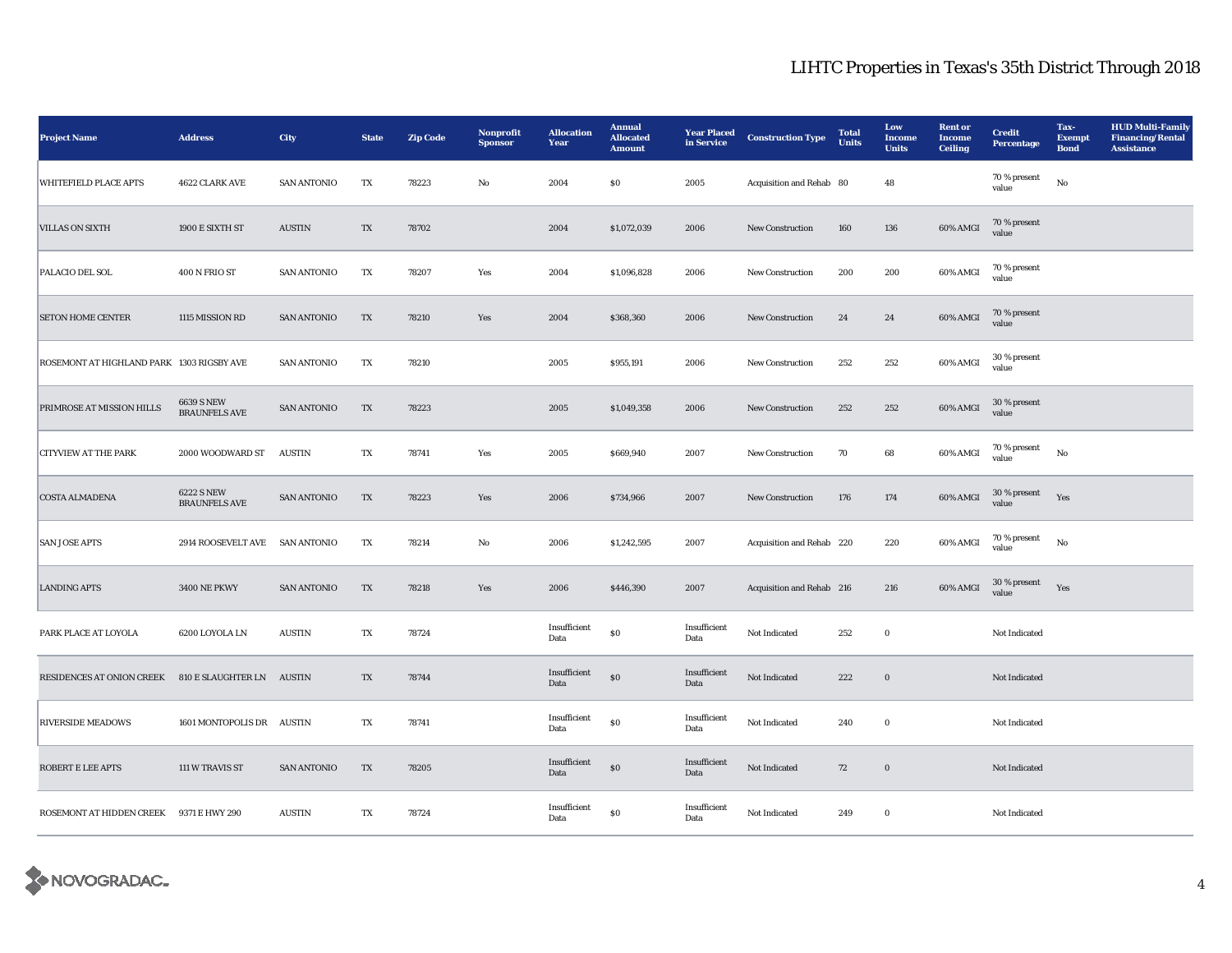| <b>Project Name</b>                                                        | <b>Address</b>                                 | <b>City</b>                    | <b>State</b>           | <b>Zip Code</b> | Nonprofit<br><b>Sponsor</b> | <b>Allocation</b><br>Year       | <b>Annual</b><br><b>Allocated</b><br><b>Amount</b> | <b>Year Placed</b><br>in Service | <b>Construction Type</b>  | <b>Total</b><br><b>Units</b> | Low<br>Income<br><b>Units</b> | <b>Rent</b> or<br>Income<br><b>Ceiling</b> | <b>Credit</b><br><b>Percentage</b> | Tax-<br><b>Exempt</b><br><b>Bond</b> | <b>HUD Multi-Family</b><br><b>Financing/Rental</b><br><b>Assistance</b> |
|----------------------------------------------------------------------------|------------------------------------------------|--------------------------------|------------------------|-----------------|-----------------------------|---------------------------------|----------------------------------------------------|----------------------------------|---------------------------|------------------------------|-------------------------------|--------------------------------------------|------------------------------------|--------------------------------------|-------------------------------------------------------------------------|
| <b>RUNNYMEDE APTS</b>                                                      | 1101 RUTLAND DR                                | <b>AUSTIN</b>                  | TX                     | 78758           |                             | Insufficient<br>Data            | ${\bf S0}$                                         | Insufficient<br>Data             | Not Indicated             | 249                          | $\boldsymbol{0}$              |                                            | Not Indicated                      |                                      |                                                                         |
| SANTA MARIA VILLAGE                                                        | 8071 N LAMAR BLVD                              | <b>AUSTIN</b>                  | TX                     | 78753           |                             | Insufficient<br>Data            | $\$0$                                              | Insufficient<br>Data             | Not Indicated             | 176                          | $\bf{0}$                      |                                            | Not Indicated                      |                                      |                                                                         |
| <b>SANTORA VILLAS</b>                                                      | 1705 FRONTIER VALLEY<br>${\rm D}{\rm R}$       | <b>AUSTIN</b>                  | TX                     | 78741           |                             | Insufficient<br>Data            | ${\bf S0}$                                         | Insufficient<br>Data             | Not Indicated             | 192                          | $\boldsymbol{0}$              |                                            | Not Indicated                      |                                      |                                                                         |
| SOUTHPARK APTS (AUSTIN)                                                    | 9401 S FIRST ST                                | <b>AUSTIN</b>                  | $\mathbf{T}\mathbf{X}$ | 78748           |                             | Insufficient<br>Data            | $\bf S0$                                           | Insufficient<br>Data             | Not Indicated             | 191                          | $\mathbf 0$                   |                                            | Not Indicated                      |                                      |                                                                         |
| <b>SPRING VALLEY APTS</b>                                                  | 2302 E WILLIAM<br><b>CANNON DR</b>             | $\boldsymbol{\mathrm{AUSTIN}}$ | TX                     | 78744           |                             | Insufficient<br>Data            | ${\bf S0}$                                         | Insufficient<br>Data             | Not Indicated             | 173                          | $\mathbf 0$                   |                                            | Not Indicated                      |                                      |                                                                         |
| <b>VILLAS ON SIXTH STREET</b>                                              | 2011 E SIXTH ST                                | <b>AUSTIN</b>                  | TX                     | 78702           |                             | Insufficient<br>Data            | ${\bf S0}$                                         | Insufficient<br>Data             | Not Indicated             | 140                          | $\bf{0}$                      |                                            | Not Indicated                      |                                      |                                                                         |
| <b>VISTA VERDE APTS (SAN</b><br>ANTONIO)                                   | 810 N FRIO ST                                  | <b>SAN ANTONIO</b>             | TX                     | 78207           |                             | Insufficient<br>$\mathbf{Data}$ | $\$0$                                              | Insufficient<br>$\mathbf{Data}$  | Not Indicated             | 190                          | $\boldsymbol{0}$              |                                            | Not Indicated                      |                                      |                                                                         |
| LA POSADA DEL REY APTS                                                     | 3135 ROOSEVELT AVE                             | <b>SAN ANTONIO</b>             | TX                     | 78214           | Yes                         | 2010                            | $\boldsymbol{\mathsf{S}}\boldsymbol{\mathsf{0}}$   | Insufficient<br>Data             | Acquisition and Rehab 145 |                              | 145                           | 60% AMGI                                   | 70 % present<br>value              | $\rm No$                             |                                                                         |
| <b>SUTTON OAKS II</b>                                                      | 750 RUNNELS AVE                                | <b>SAN ANTONIO</b>             | TX                     |                 | $\mathbf{N}\mathbf{o}$      | 2012                            | \$200,000                                          | Insufficient<br>Data             | Not Indicated             | 208                          | 208                           | 60% AMGI                                   | 70 % present<br>value              | No                                   | $\mathbf{No}$                                                           |
| WHEATLEY PARK SENIOR LIVING $\frac{910 \text{ N. MITTMAN}}{\text{STREET}}$ |                                                | <b>SAN ANTONIO</b>             | TX                     | 78202           | $_{\rm No}$                 | 2015                            | $\$0$                                              | Insufficient<br>Data             | Acquisition and Rehab 80  |                              | 80                            | 60% AMGI TCEP only                         |                                    | No                                   | No                                                                      |
| ARTISAN AT JUDSON PARK                                                     | 5030 N. LOOP 1604 E.                           | <b>SAN ANTONIO</b>             | TX                     | 78247           | $\rm No$                    | $\boldsymbol{2015}$             | $\bf{S0}$                                          | Insufficient<br>Data             | New Construction          | 126                          | 126                           | $60\%$ AMGI                                | 70 % present<br>value              | $\rm\thinspace No$                   | $\mathbf{No}$                                                           |
| RESERVE AT ENGEL ROAD                                                      | 135 ENGEL ROAD                                 | NEW BRAUNFELS TX               |                        | 78130           | No                          | 2015                            | $\boldsymbol{\mathsf{S}}\boldsymbol{\mathsf{0}}$   | Insufficient<br>Data             | Acquisition and Rehab 96  |                              | 96                            | 60% AMGI TCEP only                         |                                    | No                                   | No                                                                      |
| TERRACE AT WALNUT CREEK                                                    | OLD MANOR ROAD AND $\,$ AUSTIN US HWY 290 $\,$ |                                | TX                     | 78724           | $\mathbf{N}\mathbf{o}$      | 2015                            | $\$0$                                              | Insufficient<br>Data             | Acquisition and Rehab 324 |                              | 324                           | 60% AMGI TCEP only                         |                                    | No                                   | No                                                                      |
| <b>URBAN OAKS</b>                                                          | 6725 CIRCLE S ROAD                             | <b>AUSTIN</b>                  | TX                     | 78745           | No                          | 2015                            | \$0                                                | Insufficient<br>Data             | Acquisition and Rehab 194 |                              | 194                           | 60% AMGI TCEP only                         |                                    | No                                   | No                                                                      |
| BALCONES HAUS APARTMENTS 246 LOMA VISTA                                    |                                                | NEW BRAUNFELS TX               |                        | 78130           | No                          | 2016                            | \$0                                                | Insufficient<br>Data             | Acquisition and Rehab 39  |                              | 39                            | $60\%$ AMGI                                | 70 % present<br>value              | $\mathbf{N}\mathbf{o}$               |                                                                         |

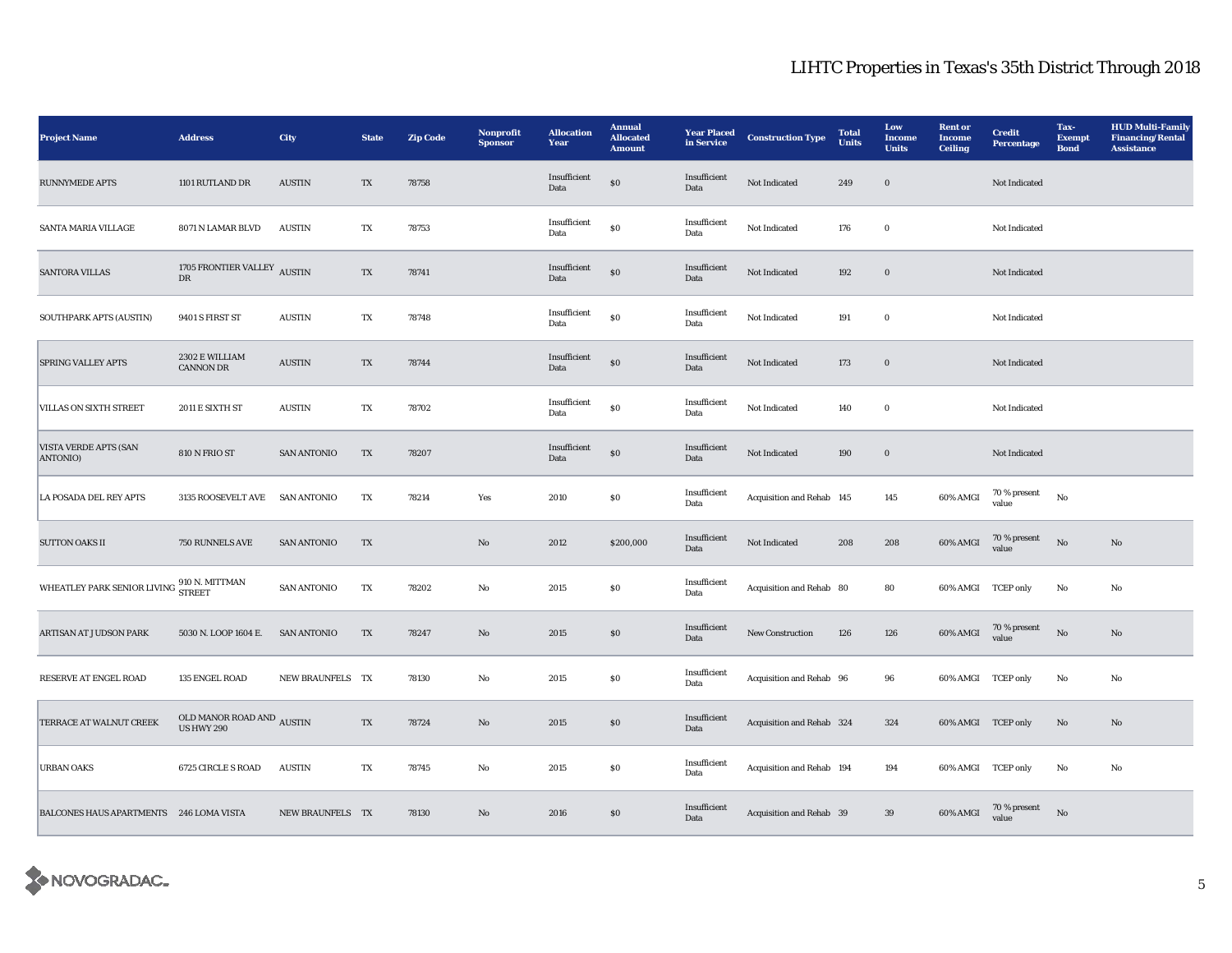| <b>Project Name</b>                        | <b>Address</b>                                      | <b>City</b>                    | <b>State</b> | <b>Zip Code</b> | Nonprofit<br><b>Sponsor</b> | <b>Allocation</b><br>Year | <b>Annual</b><br><b>Allocated</b><br><b>Amount</b> | <b>Year Placed</b><br>in Service | <b>Construction Type</b>  | <b>Total</b><br><b>Units</b> | Low<br>Income<br><b>Units</b> | <b>Rent</b> or<br>Income<br><b>Ceiling</b> | <b>Credit</b><br>Percentage | Tax-<br><b>Exempt</b><br><b>Bond</b> | <b>HUD Multi-Family</b><br><b>Financing/Rental</b><br><b>Assistance</b> |
|--------------------------------------------|-----------------------------------------------------|--------------------------------|--------------|-----------------|-----------------------------|---------------------------|----------------------------------------------------|----------------------------------|---------------------------|------------------------------|-------------------------------|--------------------------------------------|-----------------------------|--------------------------------------|-------------------------------------------------------------------------|
| <b>CROSS CREEK APARTMENTS</b>              | 1124 RUTLAND DRIVE                                  | <b>AUSTIN</b>                  | TX           | 78758           | No                          | 2016                      | \$0                                                | Insufficient<br>Data             | Acquisition and Rehab 200 |                              | 200                           |                                            | 60% AMGI Not Indicated      | No                                   |                                                                         |
| FAIRWAY LANDINGS AT PLUM<br><b>CREEK</b>   | 510 KOHLER'S<br>CROSSING                            | KYLE                           | TX           | 78640           | No                          | 2016                      | S <sub>0</sub>                                     | Insufficient<br>Data             | New Construction          | 216                          | 216                           | 60% AMGI                                   | 30 % present<br>value       | No                                   | $\mathbf{N}\mathbf{o}$                                                  |
| PATHWAYS AT GEORGIAN<br>MANOR              | 110 BOLLES CIRCLE                                   | <b>AUSTIN</b>                  | TX           | 78753           | No                          | 2016                      | $\boldsymbol{\mathsf{S}}\boldsymbol{\mathsf{0}}$   | Insufficient<br>Data             | Acquisition and Rehab 94  |                              | 94                            | 60% AMGI                                   | 30 % present<br>value       | $_{\rm No}$                          |                                                                         |
| PATHWAYS AT SHADOWBEND<br>$\mathbf{RIDGE}$ | 6328 SHADOW BEND                                    | $\boldsymbol{\mathrm{AUSTIN}}$ | TX           | 78745           | No                          | 2016                      | $\$0$                                              | Insufficient<br>Data             | Acquisition and Rehab 50  |                              | $50\,$                        | 60% AMGI                                   | $30\,\%$ present<br>value   | No                                   |                                                                         |
| THINKEAST APARTMENTS                       | 1143 SHADY LANE                                     | <b>AUSTIN</b>                  | TX           | 78721           | No                          | 2016                      | $\boldsymbol{\mathsf{S}}\boldsymbol{\mathsf{0}}$   | Insufficient<br>Data             | New Construction          | 182                          | 182                           | 60% AMGI                                   | 30 % present<br>value       | No                                   | No                                                                      |
| <b>COMMONS AT GOODNIGHT</b>                | 2022 EAST SLAUGHTER AUSTIN<br>LANE                  |                                | TX           | 78747           | No                          | 2017                      | \$0\$                                              | Insufficient<br>Data             | <b>New Construction</b>   | 304                          | 304                           | 60% AMGI                                   | 30 % present<br>value       |                                      |                                                                         |
| <b>CREEKVIEW APARTMENT</b><br><b>HOMES</b> | OLD MANOR ROAD AND AUSTIN<br><b>CRAINWAY DRIVE</b>  |                                | TX           | 78724           | No                          | 2017                      | ${\bf S0}$                                         | Insufficient<br>Data             | <b>New Construction</b>   | 264                          | 264                           | 60% AMGI                                   | 30 % present<br>value       |                                      |                                                                         |
| DEL VALLE 969 APARTMENTS                   | 14011 FM 969                                        | <b>AUSTIN</b>                  | TX           | 78725           | No                          | 2017                      | \$0\$                                              | Insufficient<br>Data             | New Construction          | 302                          | 302                           | 60% AMGI                                   | 30 % present<br>value       |                                      |                                                                         |
| <b>EAST MEADOWS PHASE II</b>               | 1223 NORTH WALTERS SAN ANTONIO                      |                                | TX           | 78202           | No                          | 2017                      | S <sub>0</sub>                                     | Insufficient<br>Data             | New Construction          | 119                          | 95                            | 60% AMGI                                   | 70 % present<br>value       |                                      |                                                                         |
| MCKINNEY FALLS                             | <b>6609 MCKINNEY FALLS</b> AUSTIN<br><b>PARKWAY</b> |                                | TX           | 78744           | No                          | 2017                      | \$0\$                                              | Insufficient<br>Data             | New Construction          | 312                          | 296                           | 60% AMGI                                   | 30 % present<br>value       |                                      |                                                                         |
| NIGHTINGALE AT GOODNIGHT<br>RANCH          | 5900 CHARLES MERLE<br><b>DRIVE</b>                  | <b>AUSTIN</b>                  | TX           | 78747           | No                          | 2017                      | $\boldsymbol{\mathsf{S}}\boldsymbol{\mathsf{0}}$   | Insufficient<br>Data             | New Construction          | 174                          | 141                           | <b>60% AMGI</b>                            | 30 % present<br>value       |                                      |                                                                         |
| <b>RIO LOFTS</b>                           | 323 W. MITCHELL                                     | <b>SAN ANTONIO</b>             | TX           | 78204           | No                          | 2017                      | \$0\$                                              | Insufficient<br>Data             | New Construction          | 81                           | 67                            | 60% AMGI                                   | 70 % present<br>value       |                                      |                                                                         |
| <b>ARTISAN AT RUIZ</b>                     | <b>1507 RUIZ</b>                                    | <b>SAN ANTONIO</b>             | TX           | 78207           | No                          | 2018                      | $\$0$                                              | Insufficient<br>Data             | <b>New Construction</b>   | 102                          | 102                           | 60% AMGI                                   | 70 % present<br>value       |                                      |                                                                         |
| <b>CAMBRIAN EAST RIVERSIDE</b>             | 1806 CLUBVIEW<br><b>AVENUE</b>                      | <b>AUSTIN</b>                  | TX           | 78741           | No                          | 2018                      | \$0\$                                              | Insufficient<br>Data             | New Construction          | 65                           | 55                            | 60% AMGI                                   | 70 % present<br>value       |                                      |                                                                         |
| <b>LOCKHART SPRINGS</b>                    | NEC OF HWY 130 AND<br><b>BORCHERT LOOP</b>          | <b>LOCKHART</b>                | TX           | 78644           | No                          | 2018                      | \$0                                                | Insufficient<br>Data             | New Construction          | 48                           | 40                            | 60% AMGI                                   | 70 % present<br>value       |                                      |                                                                         |

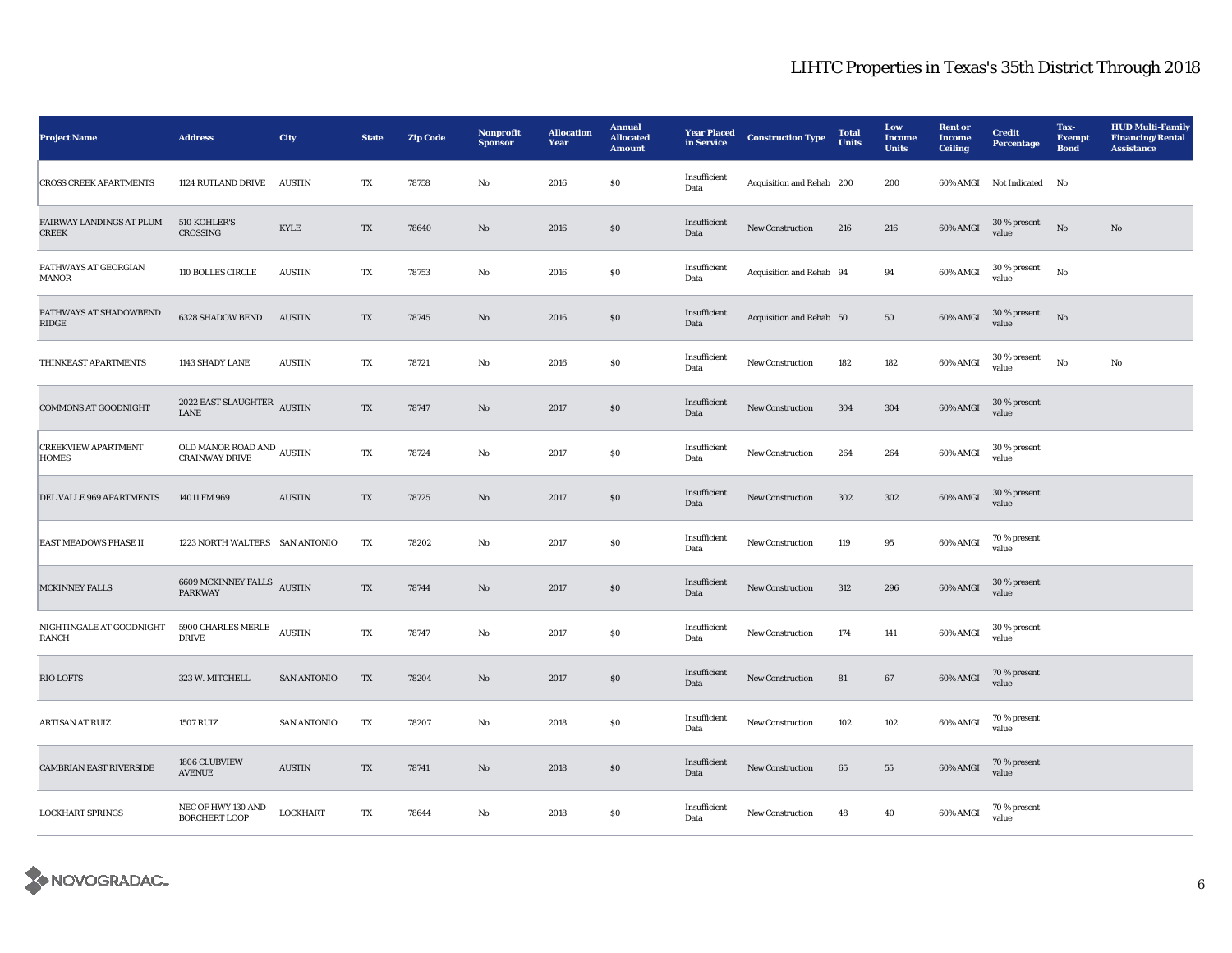| <b>Project Name</b>                         | <b>Address</b>                                    | City               | <b>State</b> | <b>Zip Code</b> | <b>Nonprofit</b><br><b>Sponsor</b> | <b>Allocation</b><br>Year | <b>Annual</b><br><b>Allocated</b><br><b>Amount</b> | <b>Year Placed</b><br>in Service | <b>Construction Type</b> | <b>Total</b><br><b>Units</b> | Low<br><b>Income</b><br><b>Units</b> | <b>Rent</b> or<br><b>Income</b><br><b>Ceiling</b> | <b>Credit</b><br><b>Percentage</b> | Tax-<br><b>Exempt</b><br><b>Bond</b> | <b>HUD Multi-Family</b><br><b>Financing/Rental</b><br><b>Assistance</b> |
|---------------------------------------------|---------------------------------------------------|--------------------|--------------|-----------------|------------------------------------|---------------------------|----------------------------------------------------|----------------------------------|--------------------------|------------------------------|--------------------------------------|---------------------------------------------------|------------------------------------|--------------------------------------|-------------------------------------------------------------------------|
| <b>MUSEUM REACH LOFTS</b>                   | 1500 N. ST. MARY'S ST. $\&$ SAN ANTONIO<br>405 W. |                    | TX           | 78215           | No                                 | 2018                      | \$0\$                                              | Insufficient<br>Data             | <b>New Construction</b>  | 94                           | 86                                   | 60% AMGI                                          | 70 % present<br>value              |                                      |                                                                         |
| PATHWAYS AT CHALMERS<br><b>COURTS SOUTH</b> | 1638 EAST 2ND STREET AUSTIN                       |                    | TX           | 78702           | No                                 | 2018                      | ${\bf S0}$                                         | Insufficient<br>Data             | New Construction         | 86                           | 86                                   | 60% AMGI                                          | 30 % present<br>value              |                                      |                                                                         |
| <b>RBJ PHASE I</b>                          | 21 WALLER STREET                                  | <b>AUSTIN</b>      | TX           | 78702           | No                                 | 2018                      | $\$0$                                              | Insufficient<br>Data             | New Construction         | 279                          | 273                                  | 60% AMGI                                          | 30 % present<br>value              |                                      |                                                                         |
| SAN JUAN MISSION VILLAS                     | S 9100 BLK S PRESA<br><b>STREET</b>               | <b>SAN ANTONIO</b> | TX           | 78223           | No                                 | 2018                      | ${\bf S0}$                                         | Insufficient<br>Data             | New Construction         | 102                          | 83                                   | 60% AMGI                                          | 70 % present<br>value              |                                      |                                                                         |
| ST. JOHNS                                   | 222 EAST MITCHELL<br><b>STREET</b>                | <b>SAN ANTONIO</b> | TX           | 78210           | $\mathbf{N}\mathbf{o}$             | 2018                      | $\$0$                                              | Insufficient<br>Data             | New Construction         | 228                          | 176                                  | 60% AMGI                                          | 30 % present<br>value              |                                      |                                                                         |
| <b>VILLAGE AT ROOSEVELT</b>                 | 1507 ROOSEVELT<br><b>AVENUE</b>                   | <b>SAN ANTONIO</b> | TX           | 78210           | No                                 | 2018                      | ${\bf S0}$                                         | Insufficient<br>Data             | New Construction         | 57                           | 49                                   | 60% AMGI                                          | 70 % present<br>value              |                                      |                                                                         |
| 1101 BROOKSWOOD AVE                         | 1101 BROOKSWOOD AVE AUSTIN                        |                    | TX           | 78721           | No                                 | 1987                      | $\$0$                                              | 1987                             | New Construction         | $\boldsymbol{2}$             | $\sqrt{2}$                           |                                                   | Not Indicated                      |                                      |                                                                         |
| 1106 BROOKSWOOD AVE                         | 1106 BROOKSWOOD<br>AVE                            | <b>AUSTIN</b>      | TX           | 78721           | No                                 | 1987                      | \$0\$                                              | 1987                             | New Construction         | $\boldsymbol{2}$             | $\boldsymbol{2}$                     |                                                   | Not Indicated                      |                                      |                                                                         |
| 1108 BROOKSWOOD AVE                         | 1108 BROOKSWOOD<br>AVE                            | <b>AUSTIN</b>      | TX           | 78721           | No                                 | 1987                      | $\$0$                                              | 1987                             | New Construction         | $\boldsymbol{2}$             | $\boldsymbol{2}$                     |                                                   | Not Indicated                      |                                      |                                                                         |
| 1109 BROOKSWOOD AVE                         | 1109 BROOKSWOOD<br>AVE                            | <b>AUSTIN</b>      | TX           | 78721           | No                                 | 1987                      | \$0\$                                              | 1987                             | <b>New Construction</b>  | $\boldsymbol{2}$             | $\boldsymbol{2}$                     |                                                   | Not Indicated                      |                                      |                                                                         |
| 1115 BROOKSWOOD AVE                         | 1115 BROOKSWOOD AVE AUSTIN                        |                    | TX           | 78721           | $\mathbf{N}\mathbf{o}$             | 1987                      | $\bf{S0}$                                          | 1987                             | New Construction         | $\boldsymbol{2}$             | $\boldsymbol{2}$                     |                                                   | Not Indicated                      |                                      |                                                                         |
| 1148 BROOKSWOOD AVE                         | 1148 BROOKSWOOD<br>AVE                            | <b>AUSTIN</b>      | TX           | 78721           | No                                 | 1987                      | $\$0$                                              | 1987                             | New Construction         | $\boldsymbol{2}$             | $\boldsymbol{2}$                     |                                                   | Not Indicated                      |                                      |                                                                         |
| 1120 MARK ST                                | 1120 MARK ST                                      | <b>AUSTIN</b>      | TX           | 78721           | $\mathbf{N}\mathbf{o}$             | 1988                      | \$0\$                                              | 1988                             | Acquisition and Rehab 1  |                              | $\mathbf{1}$                         |                                                   | Not Indicated                      |                                      |                                                                         |
| 1132-C BERGER                               | 1132C BERGER ST                                   | <b>AUSTIN</b>      | TX           | 78721           | No                                 | 1988                      | ${\bf S0}$                                         | 1988                             | Acquisition and Rehab 1  |                              | $\mathbf{1}$                         |                                                   | Not Indicated                      |                                      |                                                                         |
| 6109 CADDIE ST                              | 6109 CADDIE ST                                    | <b>AUSTIN</b>      | TX           | 78741           | $\mathbf{N}\mathbf{o}$             | 1988                      | \$0\$                                              | 1988                             | Acquisition and Rehab 1  |                              | $\mathbf{1}$                         |                                                   | Not Indicated                      |                                      |                                                                         |

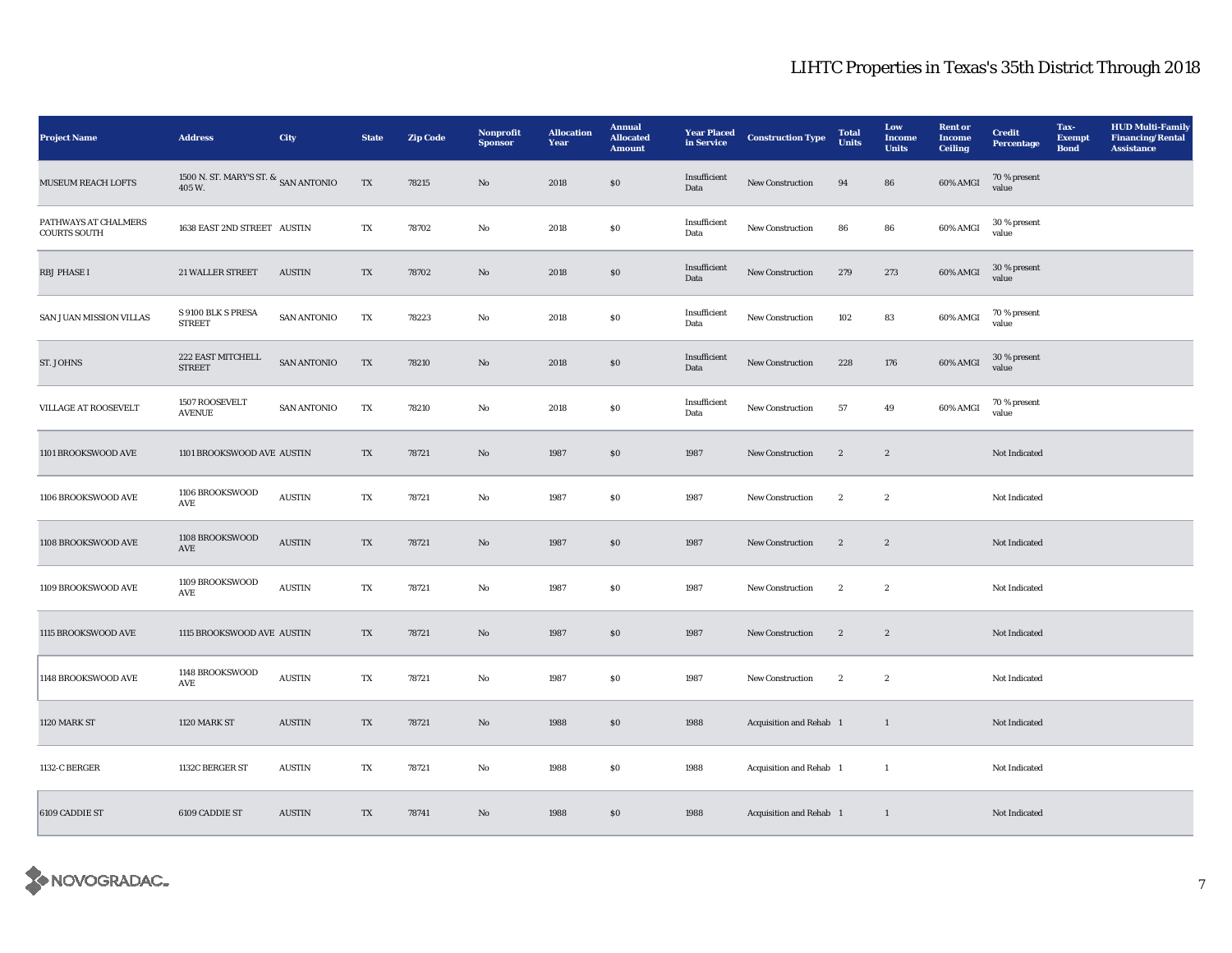| <b>Project Name</b>       | <b>Address</b>                     | City                           | <b>State</b> | <b>Zip Code</b> | <b>Nonprofit</b><br><b>Sponsor</b> | <b>Allocation</b><br>Year | <b>Annual</b><br><b>Allocated</b><br><b>Amount</b> | <b>Year Placed</b><br>in Service | <b>Construction Type</b>  | <b>Total</b><br><b>Units</b> | Low<br>Income<br><b>Units</b> | <b>Rent</b> or<br><b>Income</b><br><b>Ceiling</b> | <b>Credit</b><br><b>Percentage</b>   | Tax-<br><b>Exempt</b><br><b>Bond</b> | <b>HUD Multi-Family</b><br><b>Financing/Rental</b><br><b>Assistance</b> |
|---------------------------|------------------------------------|--------------------------------|--------------|-----------------|------------------------------------|---------------------------|----------------------------------------------------|----------------------------------|---------------------------|------------------------------|-------------------------------|---------------------------------------------------|--------------------------------------|--------------------------------------|-------------------------------------------------------------------------|
| 762 G ST                  | 762 G ST                           | <b>SAN ANTONIO</b>             | TX           | 78220           | No                                 | 1988                      | \$0\$                                              | 1988                             | <b>New Construction</b>   | $\boldsymbol{2}$             | $\mathbf{2}$                  |                                                   | Not Indicated                        |                                      |                                                                         |
| 767 G ST                  | 767 G ST                           | <b>SAN ANTONIO</b>             | TX           | 78220           | $\rm No$                           | 1988                      | $\$0$                                              | 1988                             | New Construction          | $\boldsymbol{2}$             | $\boldsymbol{2}$              |                                                   | Not Indicated                        |                                      |                                                                         |
| 771 G ST                  | 771 G ST                           | <b>SAN ANTONIO</b>             | TX           | 78220           | No                                 | 1988                      | $\$0$                                              | 1988                             | New Construction          | $\boldsymbol{2}$             | $\,$ 2 $\,$                   |                                                   | Not Indicated                        |                                      |                                                                         |
| 951 F ST                  | 951 F ST                           | <b>SAN ANTONIO</b>             | TX           | 78220           | $\mathbf{N}\mathbf{o}$             | 1988                      | \$0                                                | 1988                             | New Construction          | $\boldsymbol{2}$             | $\sqrt{2}$                    |                                                   | Not Indicated                        |                                      |                                                                         |
| <b>DINEEN ARMS</b>        | 255 W HERMITAGE CT SAN ANTONIO     |                                | TX           | 78223           | No                                 | 1988                      | <b>SO</b>                                          | 1988                             | New Construction          | $\mathbf{3}$                 | 3                             |                                                   | Not Indicated                        |                                      |                                                                         |
| <b>WATERLOO APTS</b>      | <b>45 WALLER ST</b>                | <b>AUSTIN</b>                  | TX           | 78702           | No                                 | 1988                      | $\$0$                                              | 1988                             | Acquisition and Rehab 30  |                              | $30\,$                        |                                                   | Not Indicated                        |                                      |                                                                         |
| 510 SPRINGDALE RD         | 510 SPRINGDALE RD                  | $\boldsymbol{\mathrm{AUSTIN}}$ | TX           | 78702           | $_{\rm No}$                        | 1989                      | ${\bf S0}$                                         | 1989                             | Acquisition and Rehab 1   |                              | $\mathbf{1}$                  |                                                   | Not Indicated                        |                                      |                                                                         |
| 519 ELMHURST AVE          | 519 ELMHURST AVE                   | <b>SAN ANTONIO</b>             | TX           | 78209           | $\rm\thinspace No$                 | 1989                      | $\$0$                                              | 1989                             | Acquisition and Rehab 1   |                              | $\mathbf{1}$                  |                                                   | Not Indicated                        |                                      |                                                                         |
| <b>EARL HOME</b>          | 926 EARL DR                        | NEW BRAUNFELS TX               |              | 78130           | $_{\rm No}$                        | 1989                      | $\$0$                                              | 1989                             | New Construction          | <sup>1</sup>                 | $\mathbf{1}$                  |                                                   | Not Indicated                        |                                      |                                                                         |
| <b>FRENCH EMBASSY</b>     | 9920 QUAIL BLVD                    | <b>AUSTIN</b>                  | TX           | 78758           | $\mathbf{No}$                      | 1990                      | $\boldsymbol{\mathsf{S}}\boldsymbol{\mathsf{O}}$   | 1992                             | Acquisition and Rehab 142 |                              | $\boldsymbol{0}$              |                                                   | Not Indicated                        |                                      |                                                                         |
| LINDYS LANDING            | 121 WOODWARD ST                    | <b>AUSTIN</b>                  | TX           | 78704           | No                                 | 1992                      | <b>SO</b>                                          | 1994                             | Acquisition and Rehab 52  |                              | 52                            |                                                   | Not Indicated                        |                                      |                                                                         |
| VERA CRUZ SENIOR CITIZENS | 2101 VERA CRUZ                     | <b>SAN ANTONIO</b>             | TX           | 78207           | Yes                                | 1991                      | \$0                                                | 1994                             | New Construction          | 9                            | $9\,$                         |                                                   | Not Indicated                        |                                      |                                                                         |
| ARROWHEAD PARK APTS       | 605 MASTERSON PASS AUSTIN          |                                | TX           | 78753           | No                                 | 1994                      | $\$0$                                              | 1996                             | New Construction          | 290                          | 290                           |                                                   | 70 % present<br>value                | No                                   |                                                                         |
| <b>CALCASIEU APTS</b>     | 214 BROADWAY ST                    | <b>SAN ANTONIO</b>             | TX           | 78205           | Yes                                | 1994                      | \$0                                                | 1996                             | Acquisition and Rehab 49  |                              | 49                            |                                                   | Both 30% and<br>70% present<br>value | No                                   |                                                                         |
| <b>COUNTRY OAKS APTS</b>  | 1951 AQUARENA<br><b>SPRINGS DR</b> | <b>SAN MARCOS</b>              | TX           | 78666           | No                                 | 1987                      | $\$0$                                              | 1996                             | New Construction          | 80                           | 80                            |                                                   | 70 % present<br>value                | $_{\rm No}$                          |                                                                         |